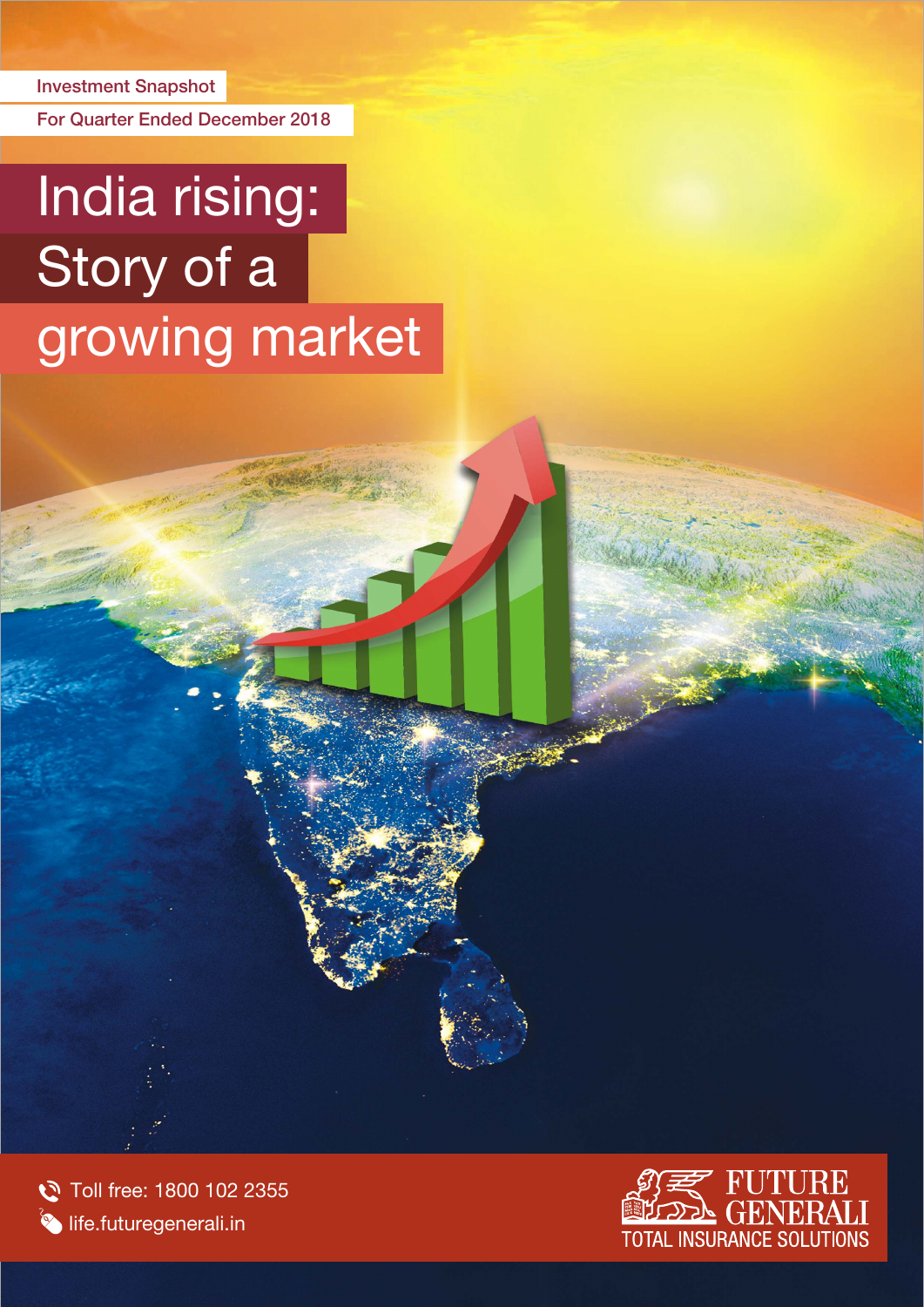### Dear Valued Policyholder,

Although Year 2018 was a year of subdued returns for equities, Indian equity markets outperformed MSCI Emerging Markets and Developed Markets by a good margin. The US was the best performing market amongst Developed Markets, and India and Brazil outperformed amongst the Emerging Markets. While the United States remained the most robust economy with regard to strong GDP growth, corporate profits and employment figures; with EU, Japan and the rest of the Developed Markets struggled to achieve good growth. Thus, Global growth was less synchronized, unlike the trends seen in 2017. Moreover, in the last quarter of 2018, despite the strength in the US consumption and robust labor market, doubts emerged about the continued strength of the US economy. With financial conditions in the US having changed, the impact of fiscal stimulus seen so far is expected to fade in 2019. Though global growth is softening, it is still above the 10-year average, and India will continue to be fastest growing economy with upward of 7% GDP growth.

For the Indian equity markets, domestic positives drove equity market valuations high during the year despite global risk-off sentiments towards Emerging Markets. Domestic broader equity indices spiked to lifetime highs in early 2018 on positive macro-economic data, encouraging corporate earnings and robust global growth trend. However, confluence of factors such as prospects of fading US fiscal policy support in 2019, reduced monetary stimulus and global growth concerns, ongoing global trade conflict, increase in crude oil prices and weakening of the EM currencies basket vs USD dampened the global risk sentiments, and hauled the Indian markets in the latter half. All major asset classes oscillated between multi-year highs and lows in a matter of a few months. While in 2017, Small and Midcaps were an outperforming theme, this year midcaps have significantly underperformed Largecaps due to high valuations, disappointing earnings growth, and FPI outflows. After a great year of 2017, the year 2018 witnessed a mix of macro headwinds and micro tailwinds leading to a split disposition in the market structure. We witnessed the continuity of a great bull-market in few stocks of Nifty and bear-market in mid & smallcaps leading to extreme polarization of market.

In the context of Debt markets, while one may optically think that the 10-year GSEC bond yields between the start and end of the year have barely moved, it was the intra year 90 bps movement in the yields that kept the Debt market investors on tenterhooks. Starting with 7.34 % levels in January 2018, the GSEC improved to its annual low of 7.13 % in the first week of April supported by lower government borrowing. The yields then rose to a high of 8.18 % in September & October and hovered around >8% levels, mainly driven by rising oil prices, depreciating rupee, and the IL&FS default. Post September, the pressure on yields eased as the GSEC rallied to 7.25 % and ended the year at 7.37%, mainly driven by cooling crude prices, back-to-back OMO announcements by RBI, a strengthening rupee, and rejuvenation in FII inflows.

While tighter global rate regime and an increase in domestic inflation had initially triggered a couple of rate hikes by the RBI, the benign inflation trends, softer crude and strengthening rupee prompted the RBI to change its stance to calibrated tightening and keep the policy rates unchanged in the remaining policy meetings for the year, which gave further impetus to the rally in the bond markets. Current inflation and external account dynamics open the possibility of change in policy stance and rate cuts in 2019. The expected turn in monetary policy and attractive real rates are positive for the bond yields in the near-term. Over a medium-term, while the institutionalization of monetary policy in India coupled with structurally contained inflation is positive news, the rural distress opening up the possibility of increased revenue spending and deteriorating fiscal dynamics will keep the yields under check. Also, globally the pace of monetary policy normalization in the US is slated to slowdown as the positive impact of fiscal stimulus on economic growth starts waning away. This should culminate in dollar weakness in 2019, which in turn bodes well for Emerging Markets such as India.

On the economy front, the year 2018 saw a strong recovery with GDP growing above 7.5% in the first three quarters post the impact of GST in the prior year and also improvement in corporate earnings trajectory through the quarters. The Indian economy faced some challenging macro headwinds for the better part of 2018 such as steep rise in crude oil prices, sharp depreciation of the INR, liquidity crunch in the NBFC sector, FII outflows, the US-China trade war, and rising political uncertainty. However, towards the end of 2018, the macroeconomic conditions have turned more supportive as crude oil has shown sharp



reversal. We expect India's macro-economic conditions to be fairly stable through FY2019. Indian macros look well poised for 2019 given the low inflation, fairly valued rupee, lower crude prices, relatively better fiscal and current account deficit, and a cleaner banking system. India is in the midst of a structurally high growth phase and remains the fastest growing economy in the world with the IMF projecting 7.5% and 7.7% GDP growth rates for FY19 & FY20 respectively. The benefits of implementation of several structural reforms such as introduction of Goods & Services Tax (GST), Insolvency & Bankruptcy Code (IBC), RERA, and JAM (Jan Dhan, Aadhaar, Mobility) have started to manifest in the growth numbers and will aid in removing inefficiencies from the economy and formalizing the same.

The much-talked about General Elections in India will remain a focus area for investors around the world. Based on previous four election studies, growth is generally seen improving during the election period. We believe earnings revival will take center-stage in FY2019, despite several local and global noises. With supportive macro-economic conditions and strong expected earnings growth, valuations seem reasonable. While volatility will rule the roost ahead of General Elections, we do expect 2019 to be a good year of performance for equities. Market movements track corpora te earnings trend, which has started picking up after a lag of 4-5 years. Better liquidity, lower real interest rates, smoother credit flow, and improving capacity utilization is likely to provide succor to the corporate profitability growth in 2019. Besides the consumption story, spending by government will drive the Indian market ahead with increasing rural consumption and the government aiming to achieve doubling of farmers' income, especially given it's an election year. On valuations front, while the Nifty looks optically at an elevated level, it is only a handful of stocks which are holding up the Nifty. Post the recent correction, the excessive valuations especially in Midcap & Smallcap have also settled down. Markets have mean reverted to near long-term averages, which makes it attractive from the medium to long-term perspective.

While the near-term concerns continue to cloud the markets, the medium to longer-term outlook for the Indian markets looks promising. While we are cognizant that in the next few months the markets could be injected with a bout of volatility with events such as General Elections, we believe that it will not have much of impact over the longer run, irrespective of the outcome. We believe, India will continue to be the fastest growing economy with upward of 7% GDP growth and its favorable demographics should continue to support growth for next few years.We believe the volatility in the markets over the next few months will provide a good opportunity to build a quality portfolio from the long- term standpoint as India is firmly entrenched on the growth path.

Regards,<br>Masuraus

Jyoti Vaswani Chief Investment Officer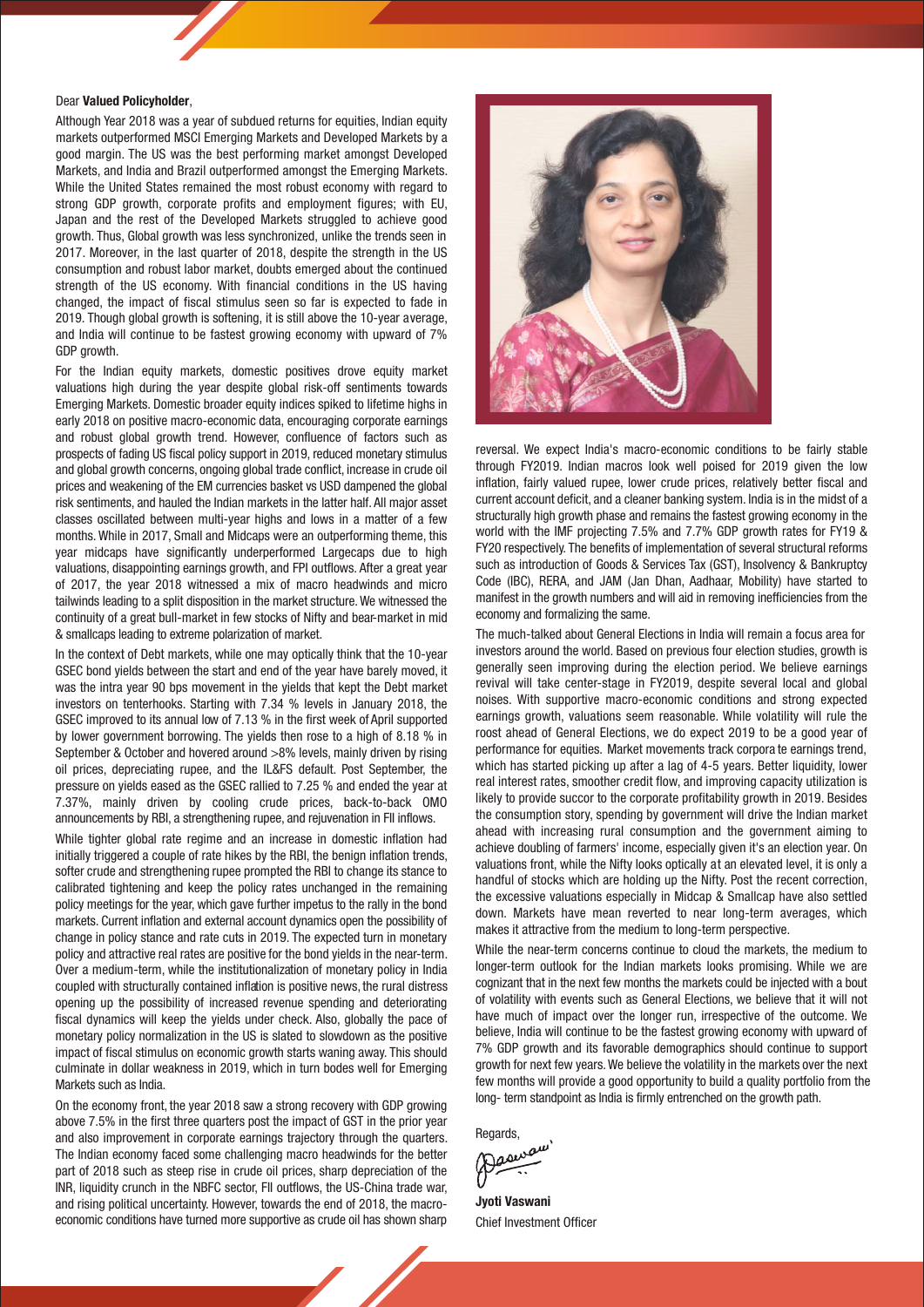

Sino-US trade war raised fears of global growth hit

The US Federal Reserve (Fed) raised interest rates by a quarter percentage point to a range of 2.25-2.50% in its December meeting, making it its fourth increase in the year and the ninth since it began reversing its loose monetary policy from December 2015. The Central Bank also lowered its earlier projection and forecast that there would be two rate increases, and not three as stated earlier, in 2019, signalling that its tightening cycle is nearing an end given slowing global economic growth.

In Europe, the European Central Bank (ECB) meanwhile announced the end of its 2.6 trillion euro bond-buying program by the end of December, and said that it expected interest rates to "remain at their present levels at least through the summer of 2019". The Bank of England's Monetary Policy Committee voted unanimously to leave rates on hold at 0.75%. The Central Bank warned that Brexit uncertainty had "intensified considerably", and that it, together with the slowing global economy, would weigh on the UK's economic growth outlook.

In Asia, a slowdown in Chinese manufacturing activity exacerbated fears of a slowdown in economic output. China's Central Bank ruled that the reserve requirement ratio of Chinese banks will be cut by a total quantum of 100 basis points over the month of January 2019, to give the economy a liquidity boost and to support growth. The Bank of Japan maintained its ultra-loose monetary policy by keeping its short-term rate target at -0.1%. The BoJ chief also signaled that the Central Bank stood ready to ramp up stimulus, if needed, in the event that the Japanese growth outlook is adversely impacted by the Sino-US trade tussle.

- US GDP expanded 3.4% in Q3 2018 compared to 4.2% in Q2 2018.
- Eurozone GDP advanced by 1.6% in Q3 2018 compared to 2.2% growth in Q2 2018. •
- UK GDP rose by 1.5% in Q3 2018 compared to 1.4% in Q2 2018. •
- Japan's GDP contracted 2.5% in Q3 2018 compared to 2.8% growth in Q2 2018. •
- China's GDP expanded 6.5% in Q3 2018 compared to 6.7% in Q2 2018. •

Crude oil prices fell 38% on higher supply fears; gold prices rose 8% on fears of global trade wars

International crude oil prices declined on reports of higher US crude stock piles. Fears of lower oil demand due to a slowdown in global economic growth also pulled prices down. Prices received some support on hopes that major oil producers would signal output cuts. Gold prices rose on safehaven buying on worries about global trade wars and jitters following Italy's budget crisis, and owing to intermittent weakness in the dollar. Prices also rose owing to uncertainty over UK Prime Minister Theresa May's Brexit deal.

Chart 1 - Crude oil versus gold prices



Source: NYMEX, LBMA



Table 1 - Global benchmark indices returns

| Indices                             | $31 -$<br>Dec-18 | Quarterly<br>% Change | Yearly<br>% Change |
|-------------------------------------|------------------|-----------------------|--------------------|
| DJIA (USA)                          | 23327            | $-11.83$              | $-5.63$            |
| Nikkei 225 (Japan)                  | 20015            | $-17.02$              | $-12.08$           |
| Hang Seng (Hong Kong)               | 25846            | $-6.99$               | $-13.61$           |
| <b>FTSE 100 (UK)</b>                | 6728             | $-10.41$              | $-12.49$           |
| Shanghai Composite<br>Index (China) | 2494             | $-11.61$              | $-24.59$           |
| DAX (Germany)                       | 10559            | $-13.78$              | $-18.26$           |
| <i><b>iBovespa (Brazil)</b></i>     | 87887            | 10.77                 | 15.03              |
| <b>MICEX (Russia)</b>               | 2359             | $-4.72$               | 11.78              |

Source: Yahoo Finance, Bloomberg, Moscow Exchange

Nearly all global equity indices ended lower

Brazil's equities emerged the sole gainer in the December quarter benefitting from Presidential candidate Jair Bolsonaro's victory in October and dovish statements from US Fed officials. Asian equity indices were hit by developments surrounding the ongoing trade war with the US. Meanwhile, a pullback in crude oil prices dented sentiment for Russian stocks. Further, US equities fell owing to worries over slowing economic growth, the ramifications of the trade conflict with China, and domestic political uncertainty.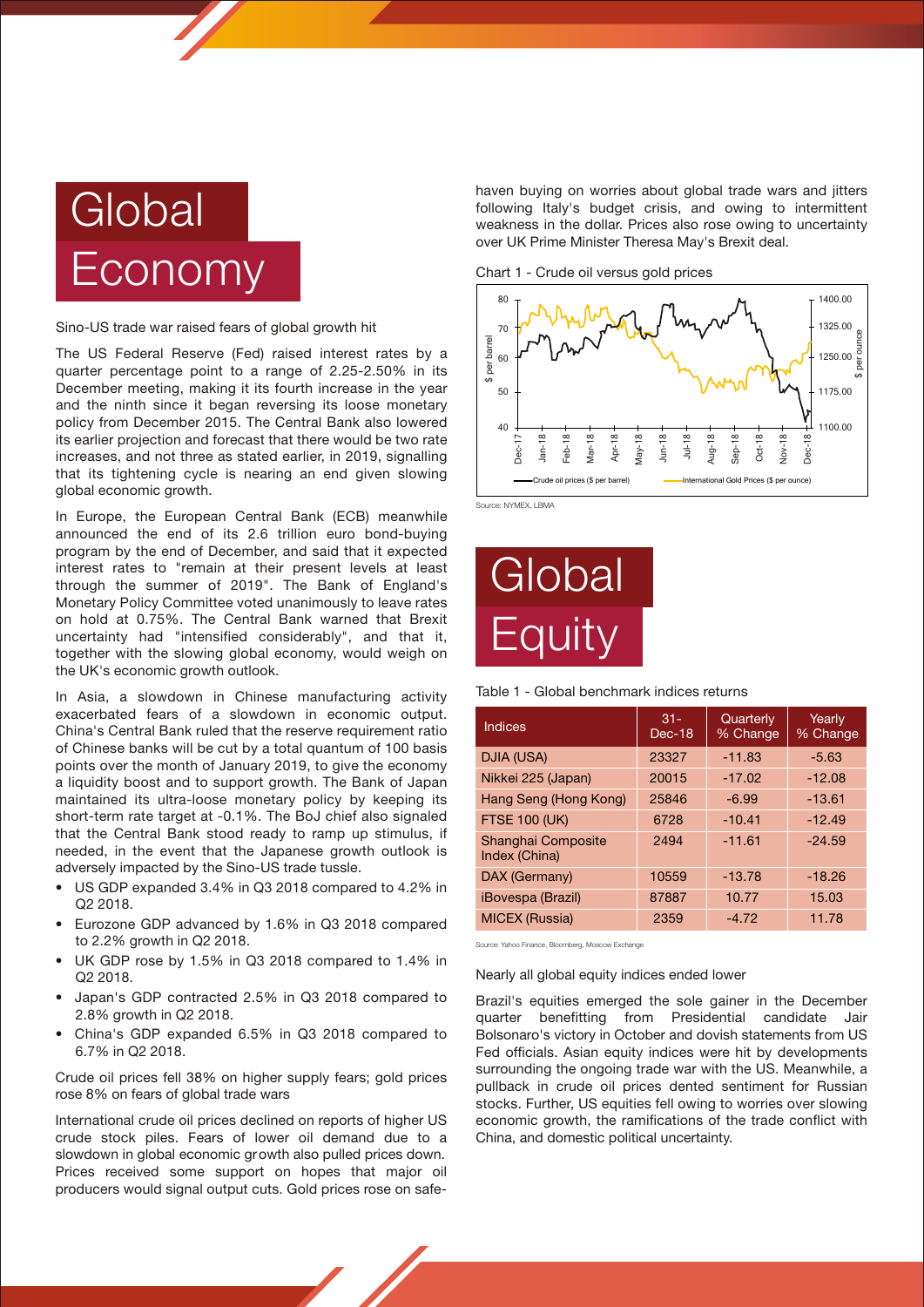### Indian **Economy**

India clocked strong economic growth in Q2 FY2019

Amidst the backdrop of the Sino-US trade war which has threatened to dampen global growth, India has emerged relatively unscathed, recording good economic output figures and continuing to remain the fastest growing economy in the world. Major institutions remained upbeat about the nation's growth prospects. Investor sentiment was enhanced by a downtick in consumer inflation, although the banking r egulator remained cautious and adopted a wait-and-watch mode with respect to developments surrounding inflation and growth, as per the December policy minutes. Prime Minister Narendra Modi announced various measures for small and medium enterprises, including loans of up to Rs 1 crore in 59 minutes. Further, the government decided to increase the capital infusion in public sector banks to Rs 83,000 crore, taking the total to Rs 1.06 lakh crore for the current fiscal in addition to launching a scheme that aimed to provide cheaper loans to start-ups in the cooperative sector.

Among other important developments, the government unveiled its 'Strategy for New India @ 75' document, with an aim to accelerate growth to 8-9% and make India a \$5 trillion economy by 2030. The Center also signed an agreement with Iran to pay for crude oil it imports from the Persian Gulf nation in rupees, and decided to increase its contribution to the National Pension System for central government employees to 14% from 10% apart from making the entire withdrawal exempt from income tax.

- The Indian economy expanded 7.10% in Q2 FY2019 compared to 8.20% in Q1 FY2019.
- The Indian economy is expected to grow at 7.2% in 2018-19, a tad higher from 6.7% in the previous fiscal, as per the first advance CSO estimates.
- Asian Development Bank retained its growth forecast for India at 7.3% in FY19 and 7.6% in FY20. •
- The OECD said India's economic growth will slow marginally, but remain robust at close to 7.50% in 2019 and 2020. •
- India's consumer inflation cooled to 2.33% on year in November compared to 3.38% in October. •
- India's Current Account Deficit (CAD) stood at \$19.1 billion, forming 2.9% of the country's GDP in Q2 of 2018-19, up from \$6.9 billion (1.1% of GDP) in Q2 of 2017-18. •

# Indian **Equity**

### Table 2 - Indian benchmark indices returns

| <b>Sector Indices</b>         | $31 -$<br>Dec-18 | Quarterly<br>% Change | Yearly<br>% Change |
|-------------------------------|------------------|-----------------------|--------------------|
| Nifty 50                      | 10863            | $-0.62$               | 3.15               |
| <b>S&amp;P BSE Sensex</b>     | 36068            | $-0.44$               | 5.91               |
| <b>S&amp;P BSE CG</b>         | 18821            | 10.01                 | $-1.63$            |
| <b>S&amp;P BSE BANKEX</b>     | 30377            | 8.52                  | 5.27               |
| <b>S&amp;P BSE CD</b>         | 20695            | 8.15                  | $-8.79$            |
| <b>S&amp;P BSE Realty</b>     | 1798             | 5.57                  | $-31.07$           |
| <b>S&amp;P BSE Power</b>      | 1999             | 3.62                  | $-16.06$           |
| <b>S&amp;P BSE FMCG</b>       | 11829            | 2.84                  | 10.60              |
| <b>S&amp;P BSE Auto</b>       | 20834            | $-2.99$               | $-22.12$           |
| <b>S&amp;P BSE Healthcare</b> | 13923            | $-7.33$               | $-5.92$            |
| S&P BSE Oil & Gas             | 13749            | $-7.45$               | $-15.57$           |
| <b>S&amp;P BSE IT</b>         | 14090            | $-9.85$               | 24.93              |
| <b>S&amp;P BSE Metal</b>      | 11840            | $-10.84$              | $-20.75$           |

Source: BSE, NSE

Indian equities ended marginally down mirroring global equities

Indian equity indices ended the last quarter of 2018 on a dim note tracking fall in global equities and selling pressure from Foreign Institutional Investors (FIIs). Benchmarks S&P BSE Sensex and Nifty 50 fell 0.4% and 0.6% in the December quarter. The Market a witnessed sharp fall earlier in the quarter mirroring a sell-off in global equities which fell on discouraging US corporate earnings, spike in the US bond yields, and weak US economic cues. Concerns about slowdown in global economic growth after the IMF downgraded its global economic outlook and worries about China's economic outlook amid Sino-US trade tensions also weighed on the market. Surprise exit of the former RBI Governor Urijt Patel and uncertainty ahead of the assembly election results of five states also dented the sentiment.

However, most of the fall was recovered on strengthening of the rupee against the dollar and encouraging quarterly earnings of some index heavyweights. Globally, fall in crude oil prices and rising hopes of a trade deal between the US and China also helped local indices to recover some losses.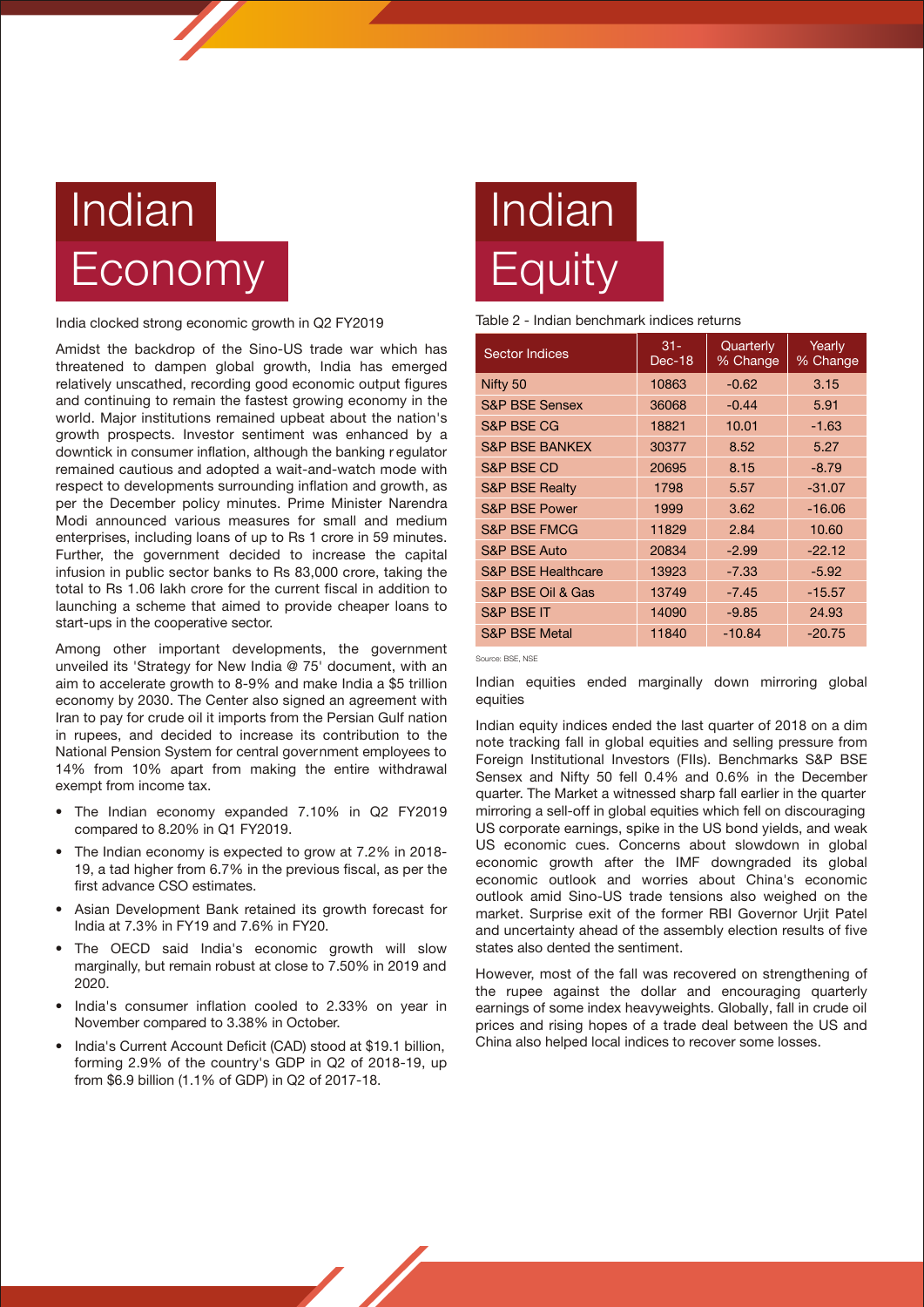



Source: NSE

- S&P BSE Metal index fell the most (down 10.84%) in the December quarter tracking fall in global metal prices amid weak demand from China.
- S&P BSE IT index declined 9.85% as the rupee's gains against the US dollar dampened demand for domestic IT exports.
- S&P BSE Bankex gained 8.52% helped by earnings-related announcements and reports that the government expects some changes in the Prompt Corrective Action (PCA) framework prescribed by the RBI to enable more sanction of credit by PSU banks.
- S&P BSE Power index advanced 3.62% after an expert committee recommended that fuel cost should be passed on to consumers prospectively and companies should have the option to extend power purchase contracts by 10 years.
- FIIs sold Rs 19,567 crore in Indian equities in the December quarter vis-à-vis net sales of Rs 6,785 crore in the previous quarter.

### Equity Outlook

While volatility will rule the roost, we do expect 2019 to be a good year of performance for equities. Market movements track corporate earnings trend which has started picking up after a lag of 4-5 years. Better liquidity, lower real interest rates, smoother credit flow, and improving capacity utilization is likely to provide succour to the corporate profitability growth in 2019. Post the recent correction, the excessive valuations especially in Midcap & Small caps have also settled down. Markets have mean reverted to near long-term averages, which makes them an attractive bet.

# Indian Debt

#### Chart 3 - Domestic yield curve movement



Domestic bonds rose sharply in the December quarter. The yield of the 10-year benchmark 7.17% 2028 paper settled at 7.37% on December 31 as against 8.02% on September 28. Gilts rose because:

- Crude oil prices softened over the quarter, thereby reducing fears of acceleration in inflation.
- The RBI conducted open market bond purchase auctions frequently to provide liquidity, and pledged to continue with gilt repurchases via open market operations through January 2019.
- The rupee's gains against the US dollar and cooling consumer inflation also enhanced demand for debt.
- The interest rate setting panel kept key interest rates unchanged over the quarter. The apex bank also lowered its domestic inflation projection - consumer price growth is pegged at 2.7-3.2% for the second half of fiscal 2019 and 3.8-4.2% for the first half of fiscal 2020. Further gains were limited by:
- The unexpected resignation of former RBI governor Urjit Patel, profit-selling ahead of the quarter-end, concerns over fiscal deficit, and higher state-borrowing expectations.
- Prices also took some cues from the US Fed's policy announcement. The US Central Bank raised the federal funds rate to 2.50% in December and hinted at two more interest rate hikes in 2019.

On the regulatory front:

- The RBI allowed banks to part-support bonds sold by Non-Banking Finance Companies (NBFCs). The Central Bank also increased the concentration limits for banks' exposure to individual non-banking finance companies (NBFCs) to 15% from 10% and also extended liquidity support to NBFCs by banks until March 2019.
- The banking regulator forecasted gross bad loans to decline to 10.3% of total loans by March 2019 from 10.8% at the end of September 2018 and 11.5% in March 2018; economic growth is pegged at 7.4% for fiscal 2019.
- The RBI notified that it would extend the timings of the fixed rate repo auction under Liquidity Adjustment Facility (LAF) by one hour to provide participants with more flexibility for their daily liquidity management, with effect from November 5.
- As part of the December policy announcement, the RBI also said it will provide information on daily CRR balance of the banking system to market participants on the very next day as against the practice of disclosing details with a lag of 2-3 days.
- Securities and Exchange Board of India (SEBI) issued a framework that will require large corporates to raise 25% borrowings through corporate bonds from next fiscal.

#### Debt Outlook

From the debt markets standpoint, the current inflation and external account dynamics has turned the interest rate cycle in 2019 and the turn in monetary policy and attractive real rates are positive for the bond yields in the near-term. Over a medium-term, while the institutionalization of monetary policy in India coupled with structurally contained inflation is positive news, the rural distress opening up the possibility of increased revenue spending and deteriorating fiscal dynamics will keep the yields under check. Also, globally the pace of monetary policy normalization in the US is slated to slow down, as the positive impact of fiscal stimulus on economic growth starts waning away. This should culminate in dollar weakness in 2019, which in turn bodes well for Emerging Markets such as India.

Gilts rose on cooling crude oil prices and the rupee's gains against the greenback

Source: CRISIL Fixed Income database